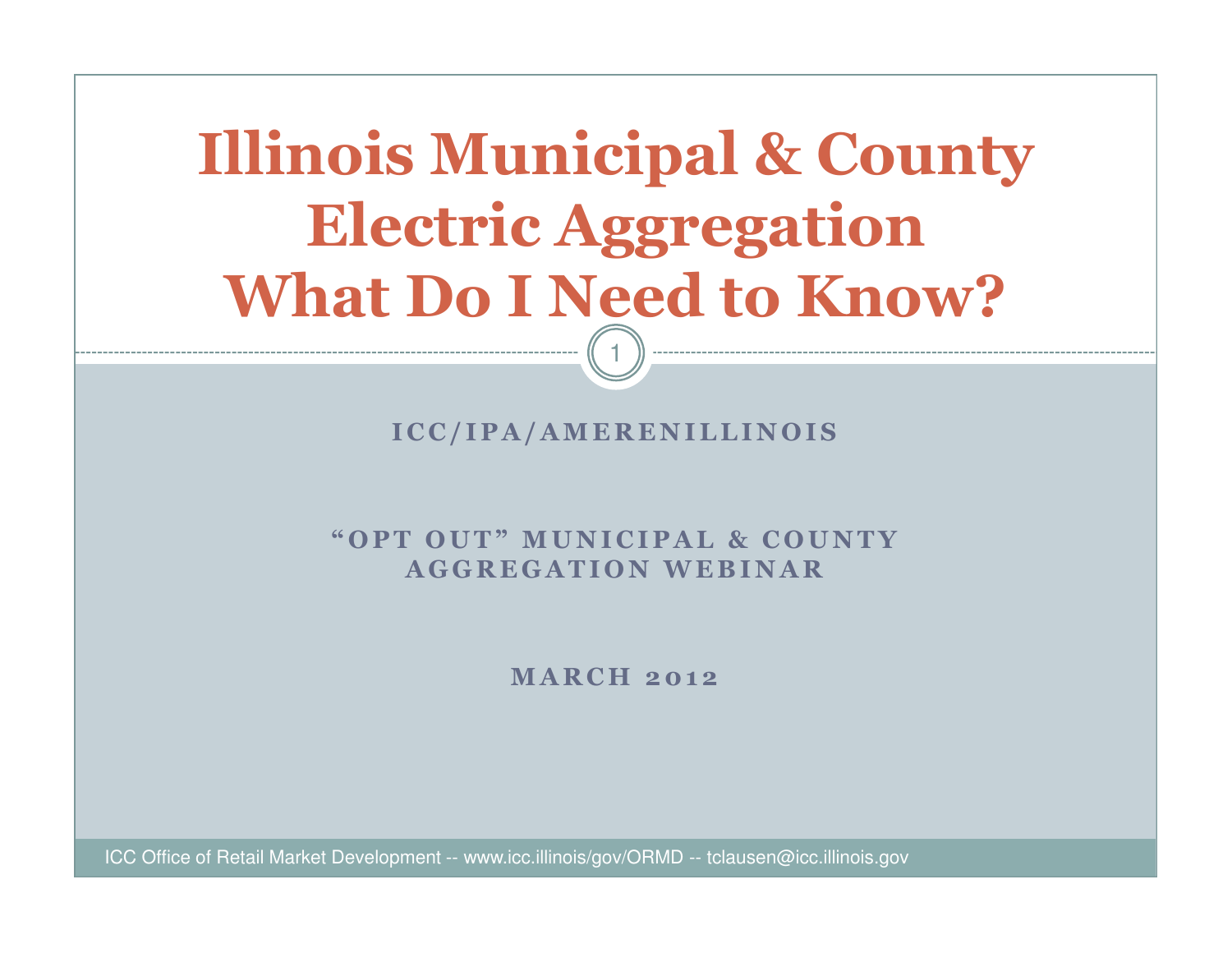

#### Q: What exactly does the law say?

A: We recommend reading Section 1-92 of the Illinois Power Agency Act from beginning to end. Most recent amendment was in 2011. The good: It is only a few pages long. The bad: It does not address every question you might have.

### Q: Do I have to use a broker / consultant?

A: No, there is no requirement in the law that a community must hire a broker / consultant to implement an aggregation program.

### Q: How do I know whether a broker/consultant is licensed by the ICC?

- A: The ICC's website contains a list of licensed Agents, Brokers and Consultants (ABCs) at www.icc.illinois.gov/utility/list.aspx?type=abc
- Q: How do I find out which IL communities have aggregation programs already in place? How do I find out the specifics of their programs?
- A: The ORMD's website contains a list of communities that have implemented aggregation programs. It also shows the selected supplier, rate and term of the aggregation program at www.icc.illinois.gov/ORMD/MunicipalAggregation.aspx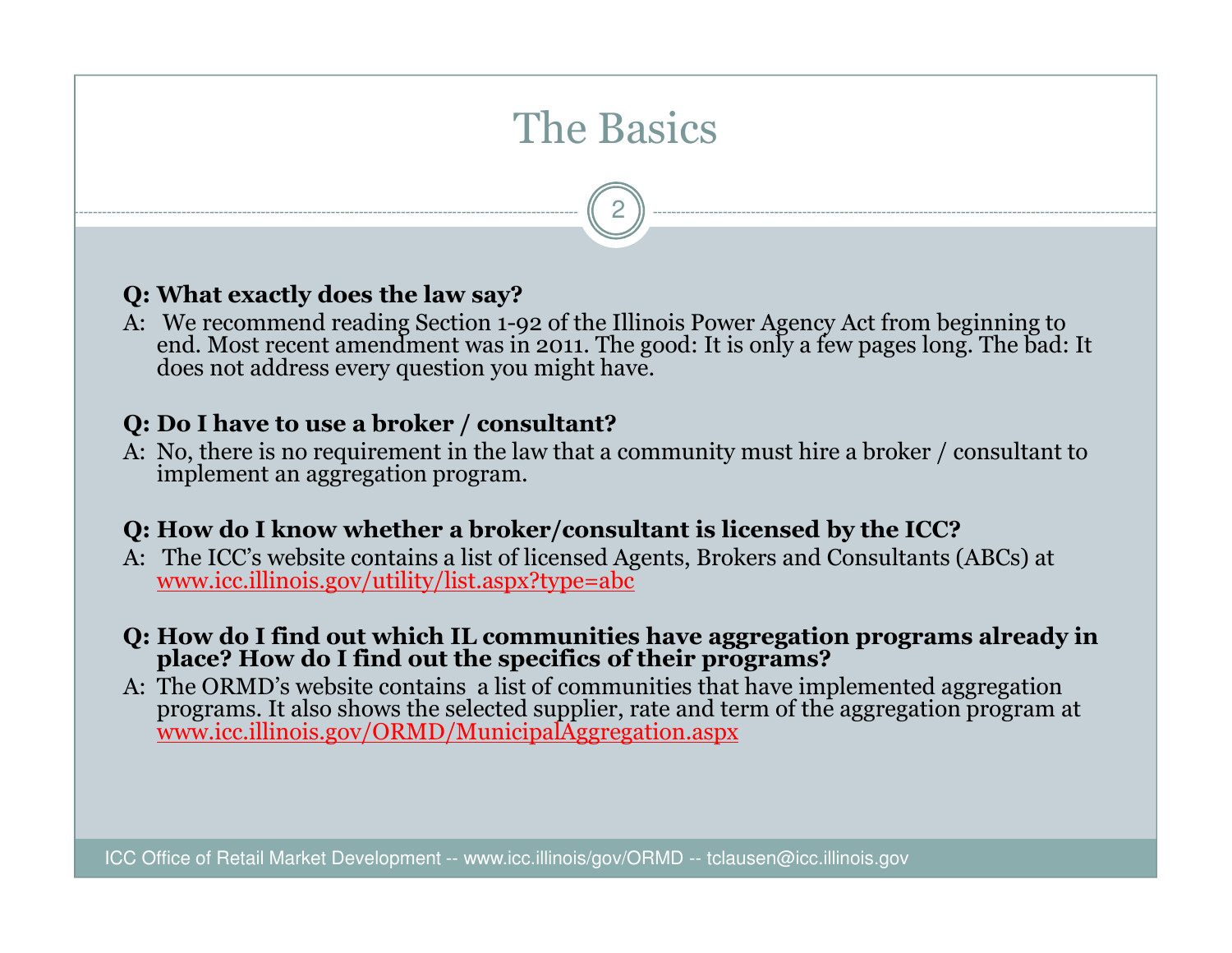### The Basics Continued

3

Q: How many other IL communities are considering opt-out aggregation and where are they?

A: The ORMD is maintaining a list of communities pursuing opt-out aggregation programs at www.icc.illinois.gov/ORMD/MunicipalAggregationEx.aspx. The list contains those<br>communities for which the ORMD has been able to find a public link about the aggregation<br>program such as the municipalities website or a newspa Ameren Illinois areas.

### Q: Am I required to notify the ICC of our plan to pursue or implement an aggregation program?

A: No, there is no requirement for municipalities to notify the ICC of their intent to pursue or implement an aggregation program. However, the ORMD appreciates assistance from<br>anyone in keeping updated and accurate lists of (a) communities with an existing<br>aggregation program and (b) of communities pursuing an aggreg

### Q: Does the ICC have statistics about customers participating in aggregation programs or opting out of aggregation programs?

A: No. The utilities currently do not have any way of separating municipal aggregation enrollments from other enrollments. This means that the monthly switching statistics<br>(found at <u>www.icc.illinois.gov/electricity/switchingstatistics.aspx</u>) contain residential and<br>small commercial customers that are part o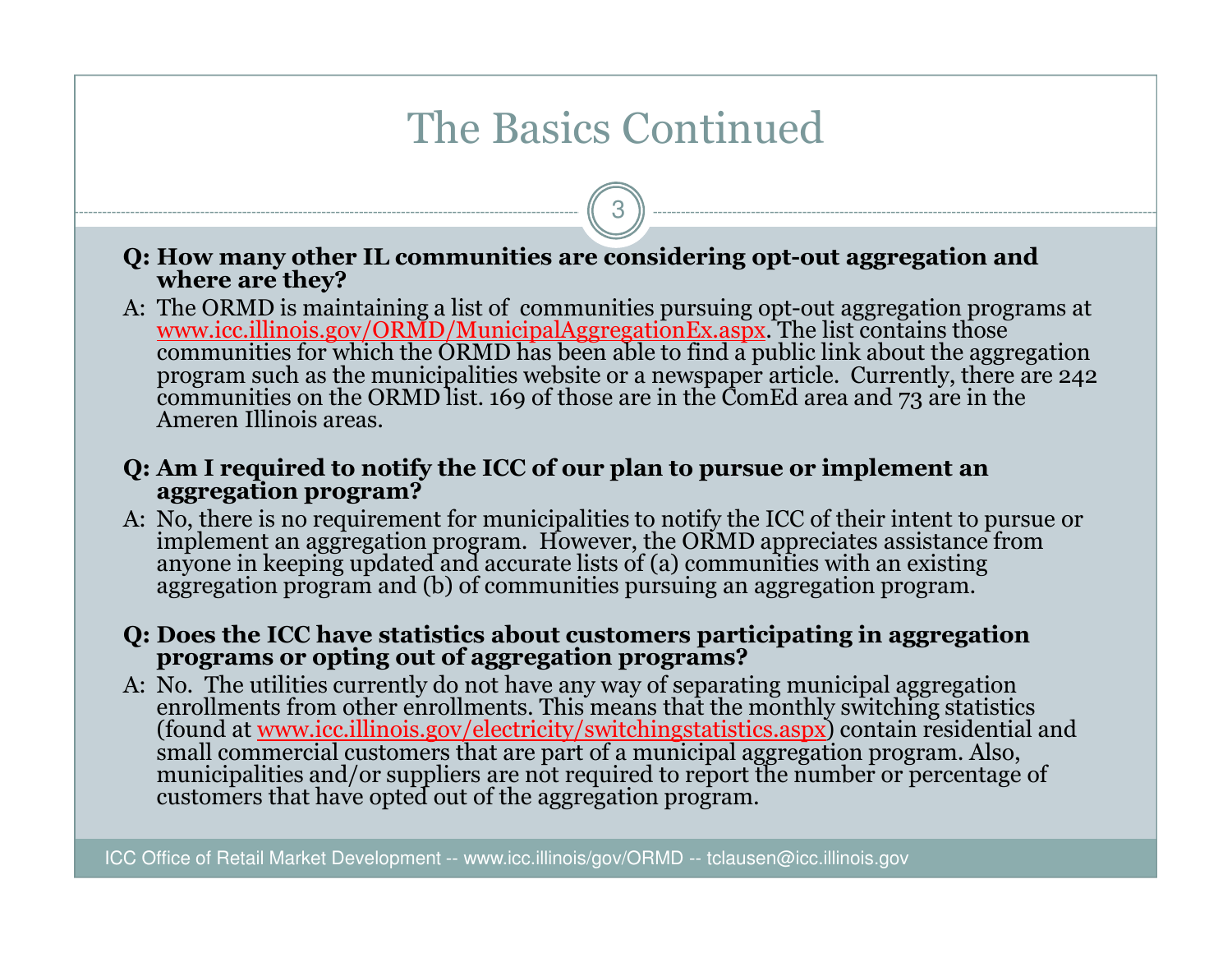What are the minimum requirements regarding notices to residents and public hearings for an  $\operatorname{opt}$  -OU $t$  aggregation program?

4

- $\blacktriangleright$  $\triangleright$  The corporate authorities or county board, with assistance from the IPA, must<br>develop a plan of governance for the aggregation program develop a plan of governance for the aggregation program.
- $\blacktriangleright$ Before the plan can be adopted by the corporate authority or county board, a least two public hearings must be held on the plan.
- $\blacktriangleright$ Prior to the first public hearing, the corporate authority or county board must publish notice of the hearings once a week for two consecutive weeks in a newspaper of general circulation in the jurisdiction.
- $\blacktriangleright$ The newspaper notice must summarize the plan and states the date, time and location of each hearing.
- $\blacktriangleright$ It is the duty of the aggregated entity to fully inform residential and small commercial<br>retail customers in advance that they have the right to opt out of the aggregation<br>program. The disclosure shall prominently state al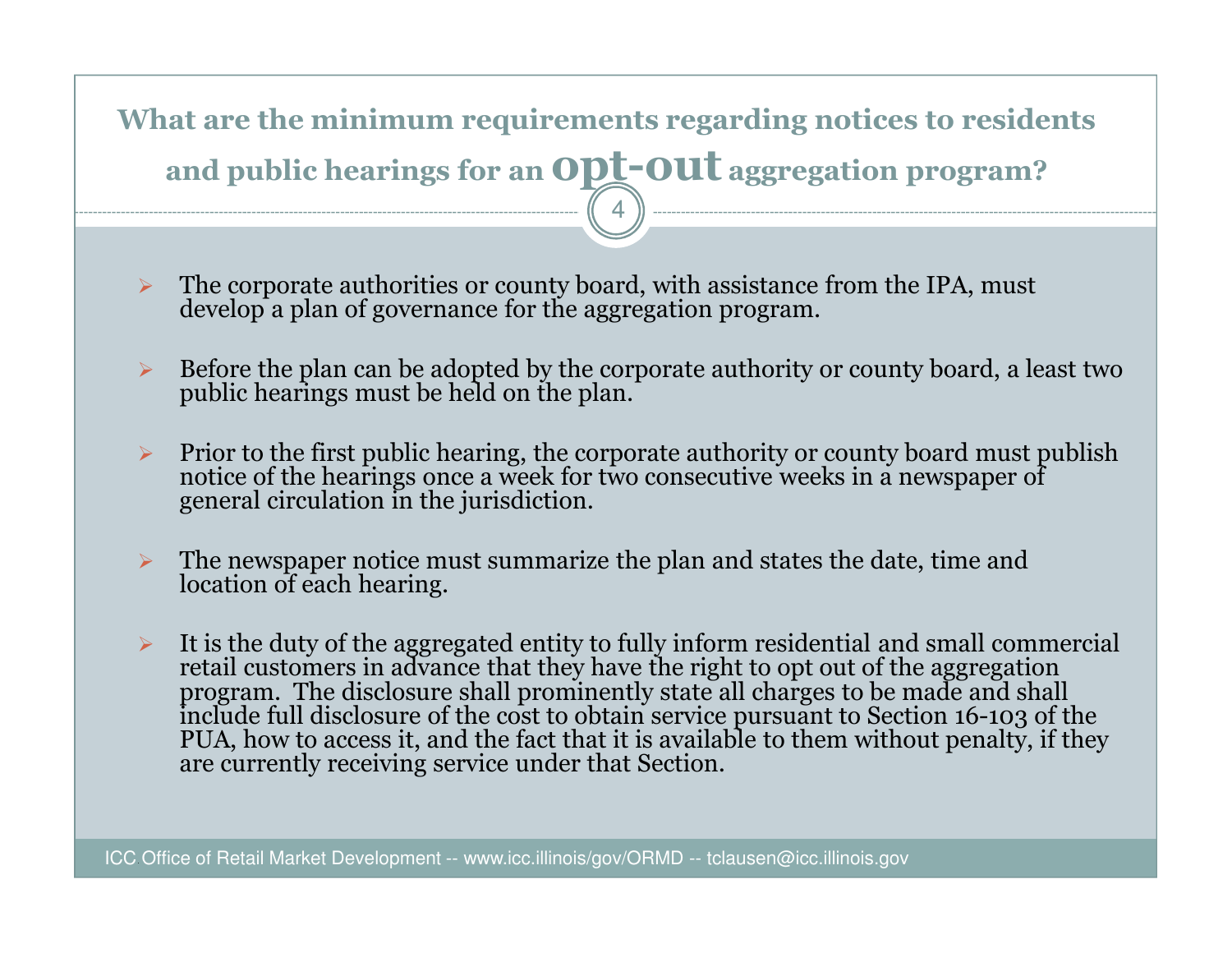### What are the minimum requirements regarding notices to residents and public hearings for an  $\mathbf{Qpt}\text{-}\mathbf{in}$  aggregation program?

 $\sqrt{5}$ 

- $\blacktriangleright$  $\triangleright$  The corporate authorities or county board, with assistance from the IPA, must<br>develop a plan of governance for the excreasion program develop a plan of governance for the aggregation program.
- $\blacktriangleright$  Before the plan can be adopted by the corporate authority or county board, a least two public hearings must be held on the plan.
- $\blacktriangleright$  Prior to the first public hearing, the corporate authority or county board must publish notice of the hearings once a week for two consecutive weeks in a newspaper of general circulation in the jurisdiction.
- $\blacktriangleright$  The newspaper notice must summarize the plan and state the date, time and location of each hearing.
- Within 60 days after receiving the bids, the corporate authorities or county board<br>chall ellew residential and small commencial retail system are to commit to the ten shall allow residential and small commercial retail customers to commit to the terms and conditions of a bid that has been selected by the corporate authority or county board.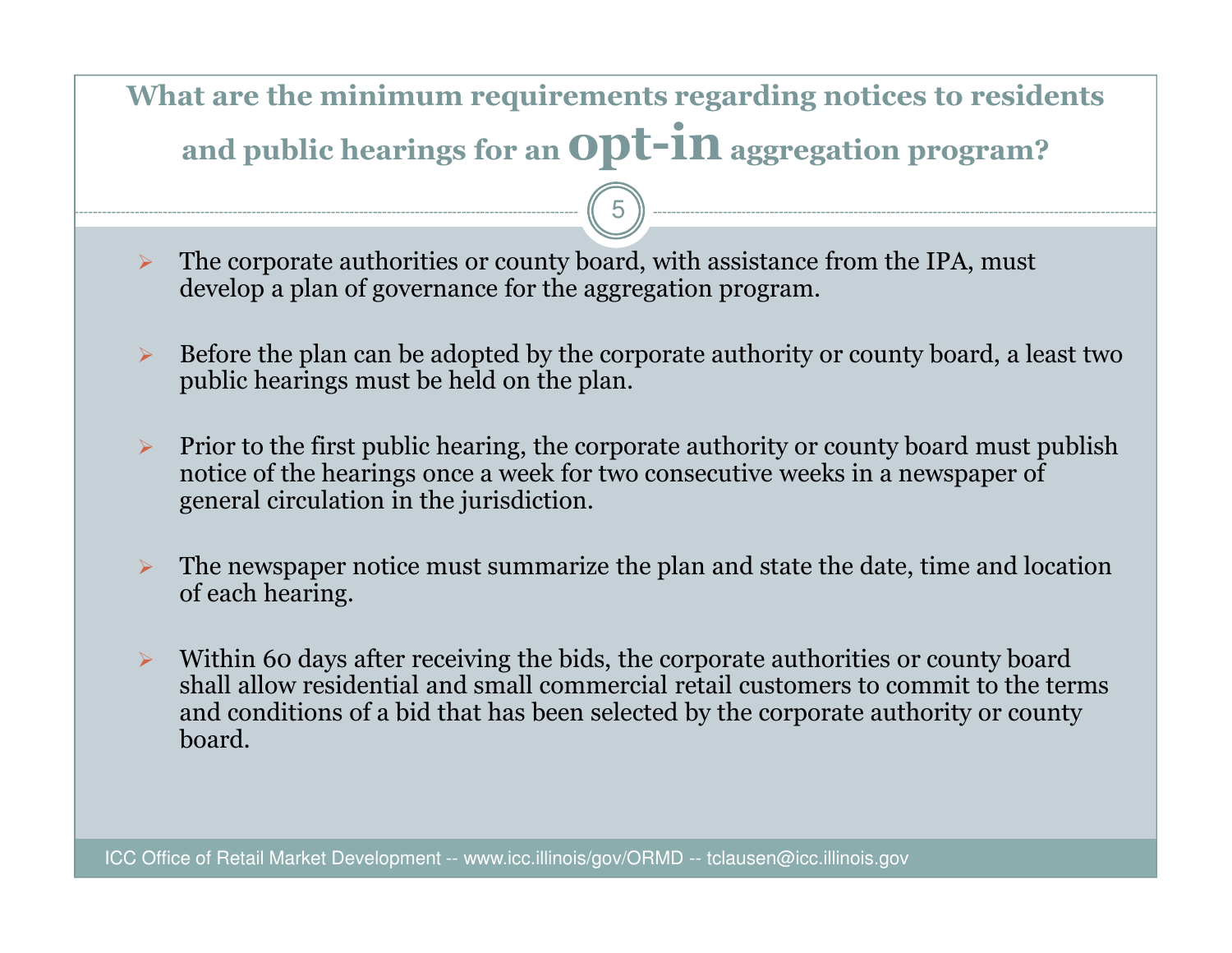### Other Frequently Asked Questions

6

- Q: Is there a required timeframe by which an opt-out program must be implemented after the referendum passes?
- A: No. However, Ameren Illinois will talk about the importance of using up-to-date customer lists during the aggregation process.
- Q: How do I find out how many suppliers are licensed and registered in Illinois and who they are?
- A: The ORMD maintains a list of suppliers that are certified and registered suppliers to serve residential and small commercial customers at www.pluginillinois.org/Suppliers.aspx and small commercial customers at www.pluginillinois.org/Suppliers.aspx

#### Q: If customers opt-out initially can they join the aggregation program later?

A: That is up to the Government Authority to determine in its plan of operation and governance and/or discussions with bidding suppliers.

#### Q: Will customers receive one bill from the utility, one bill from the supplier or two bills?

A: Currently, almost all suppliers use the utility's consolidated billing option for residential customers, meaning customers receive a single bill that includes both the utility's and the supplier's charges. A couple of suppliers send their own consolidated bill to residential customers. This should be discussed with bidding suppliers and/or specified in the plan of operation and governance.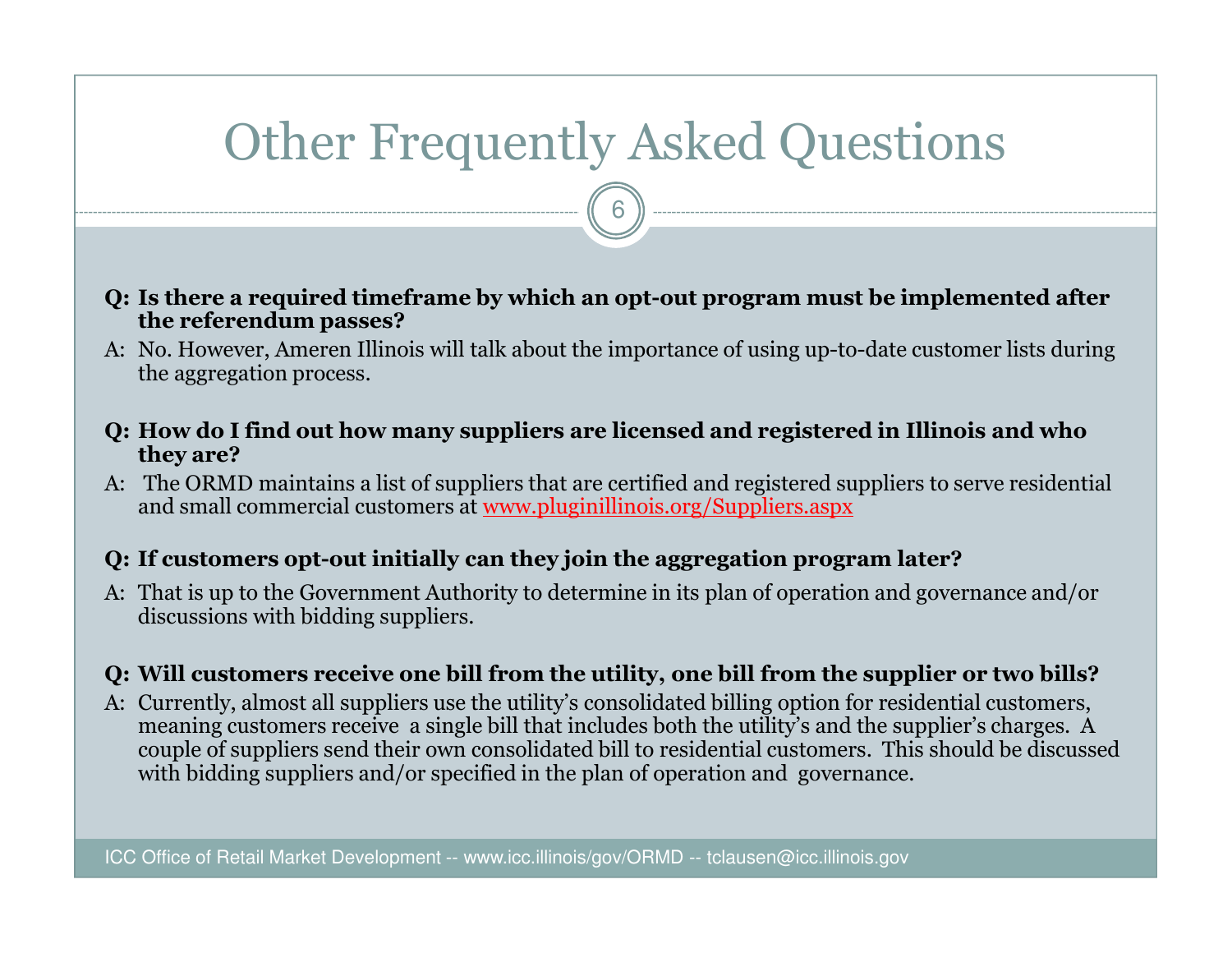### What about existing RES customers? Space Heat customers? Customers eligible for LIHEAP & PIPP?

7

### Q: Can an existing RES customer join the aggregation program? How about Residential Real Time Pricing Customers (RRTP)?

A: When it comes to existing RES customers, the Commission is currently being asked to rule on the law's definition of "retail customer", and a decision is expected shortly. See ICC Docket No. 11-0434. Under<br>Ameren Illinois' proposed Government Aggregation Services tariff, you will be getting the names and<br>addresses of all re

### Q: Will space heating customers be able to save money in an aggregation program?<br>A: It is not certain that space heat customers will save money in an aggregation program. Ameren

Illinois' current space heating rates are significantly lower than Ameren Illinois' "regular" rates.<br>However, electricity prices change all the time and you should discuss the inclusion or exclusion of space heat customers

Q: How about customers on low-income assistance programs such as LIHEAP and PIPP?<br>A: Short answer: It depends on the supplier's bill option and if the supplier includes its charges on Ameren Illinois' bill, there is no change in the status of LIHEAP and PIPP customers. Ameren Illinois will discuss in more detail.